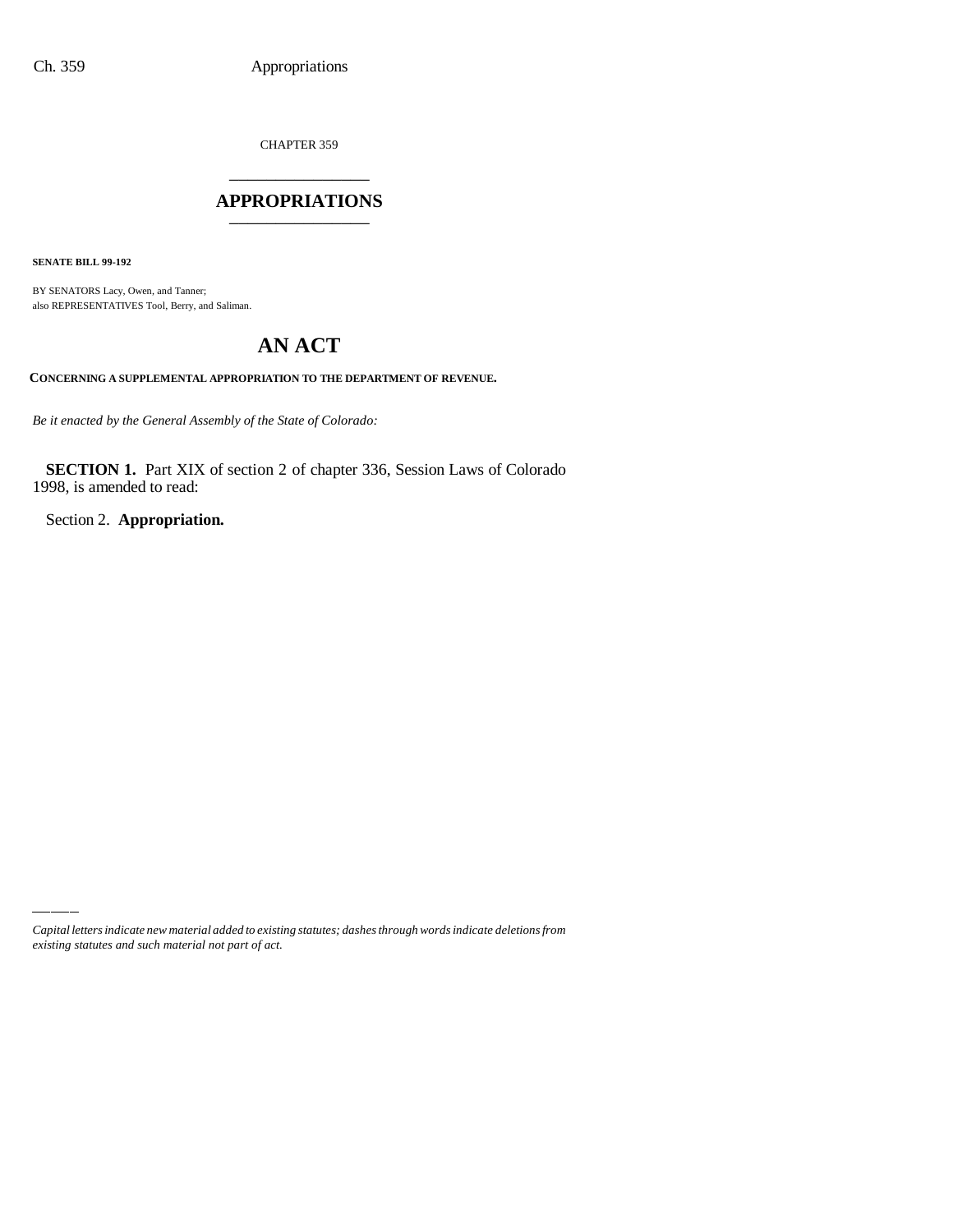Ξ,

|                                              |                 |              |                       |                | APPROPRIATION FROM |               |                |
|----------------------------------------------|-----------------|--------------|-----------------------|----------------|--------------------|---------------|----------------|
|                                              |                 |              |                       | <b>GENERAL</b> |                    | CASH          |                |
|                                              | ITEM &          |              | <b>GENERAL</b>        | <b>FUND</b>    | <b>CASH</b>        | <b>FUNDS</b>  | <b>FEDERAL</b> |
|                                              | <b>SUBTOTAL</b> | <b>TOTAL</b> | <b>FUND</b>           | <b>EXEMPT</b>  | <b>FUNDS</b>       | <b>EXEMPT</b> | <b>FUNDS</b>   |
|                                              | \$              | \$           | \$                    | \$             | \$                 | \$            | \$             |
|                                              |                 |              | <b>PART XIX</b>       |                |                    |               |                |
|                                              |                 |              | DEPARTMENT OF REVENUE |                |                    |               |                |
| (1) EXECUTIVE DIRECTOR'S OFFICE              |                 |              |                       |                |                    |               |                |
| Personal Services and                        |                 |              |                       |                |                    |               |                |
| <b>Operating Expenses</b>                    | 5,921,871       |              |                       |                |                    |               |                |
|                                              | 5,953,871       |              |                       |                |                    |               |                |
|                                              | $(85.3$ FTE)    |              |                       |                |                    |               |                |
| System Design <sup>199</sup>                 | 762,028         |              |                       |                |                    |               |                |
|                                              | 1,009,266       |              |                       |                |                    |               |                |
| Health, Life, and Dental                     | 2,722,575       |              |                       |                |                    |               |                |
|                                              | 2,726,997       |              |                       |                |                    |               |                |
| Short-term Disability                        | 131,392         |              |                       |                |                    |               |                |
|                                              | 131,495         |              |                       |                |                    |               |                |
| Salary Survey,<br>Anniversary Increases, and |                 |              |                       |                |                    |               |                |
| Shift Differential                           | 3,164,051       |              |                       |                |                    |               |                |
| Workers' Compensation                        | 634,789         |              |                       |                |                    |               |                |
| Legal Services for 9,373                     |                 |              |                       |                |                    |               |                |
| hours                                        | 460,308         |              |                       |                |                    |               |                |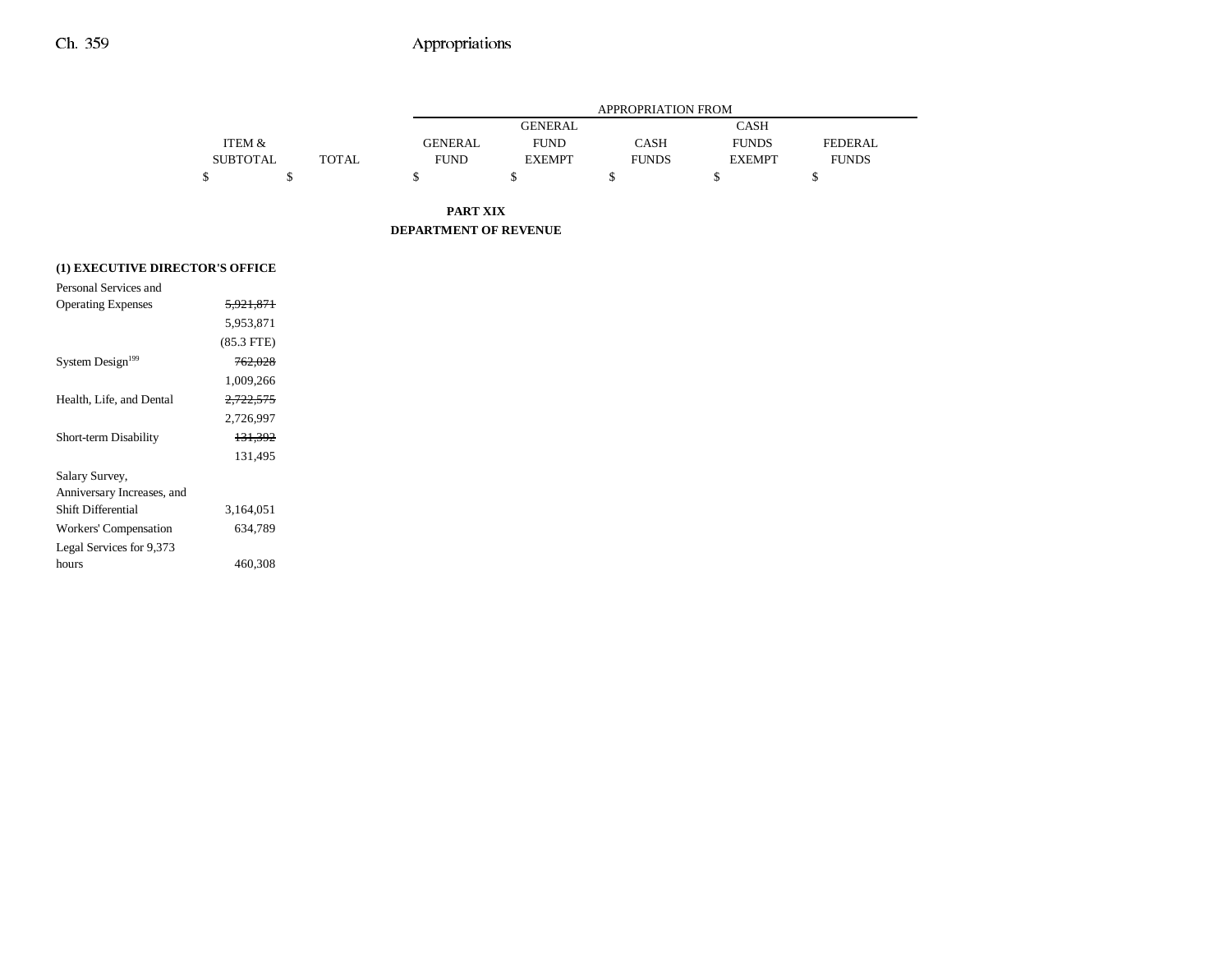| Payment to Risk           |           |            |            |                      |                        |
|---------------------------|-----------|------------|------------|----------------------|------------------------|
| Management and Property   |           |            |            |                      |                        |
| Funds                     | 168,706   |            |            |                      |                        |
|                           | 155,913   |            |            |                      |                        |
| Vehicle Lease Payments    | 420,376   |            |            |                      |                        |
| <b>ADP</b> Capital Outlay | 524,534   |            |            |                      |                        |
| <b>Leased Space</b>       | 1,476,116 |            |            |                      |                        |
| Capitol Complex Leased    |           |            |            |                      |                        |
| Space                     | 685,922   |            |            |                      |                        |
|                           | 607,259   |            |            |                      |                        |
| Utilities                 | 378,553   |            |            |                      |                        |
| <b>PC</b> Standards       | 252,689   |            |            |                      |                        |
| Lease/Purchase -- 1881    |           |            |            |                      |                        |
| Pierce Street             | 795,606   |            |            |                      |                        |
|                           |           | 18,499,516 | 12,952,223 | 953,259 <sup>*</sup> | 4,594,034 <sup>b</sup> |
|                           |           | 18,691,823 | 13,111,815 | 952,477 <sup>a</sup> | $4,627,531^b$          |

a Of this amount, \$83,242 shall be from the Liquor Enforcement Cash Fund, of which \$45,777 is for indirect cost recoveries, \$158,293 shall be from the Auto Dealers License Fund, of which \$68,518 is for indirect cost recoveries, \$32,614 shall be from the Ignition Interlock Fund, \$245,078(T) shall be from the State Lottery Fund for indirect cost recoveries, and \$434,032 \$433,250 shall be from various sources of cash.

<sup>b</sup> Of this amount, \$1,131,303 \$1,130,163 shall be from the Highway Users Tax Fund for the Ports of Entry in the Motor Carrier Services Division, \$543,980 shall be from the Distributive Data Processing Account, of which \$206,440 is for indirect cost recoveries, \$497,362 shall be from the Drivers License Revocation Account for indirect cost recoveries, \$404,376(T) shall be from the Limited Gaming Fund, of which \$198,317 is for indirect cost recoveries, \$98,212 shall be from the Automotive Inspection and Readjustment Account, of which \$48,730 is for indirect costs recoveries, \$36,525 SHALL BE FROM THE MOTORIST INSURANCE IDENTIFICATION ACCOUNT, and <del>\$1,918,801</del> \$1,916,913 shall be from various sources of exempt cash funds.

#### **(2) CASH AND DOCUMENT PROCESSING DIVISION200**

Program Costs 9,583,598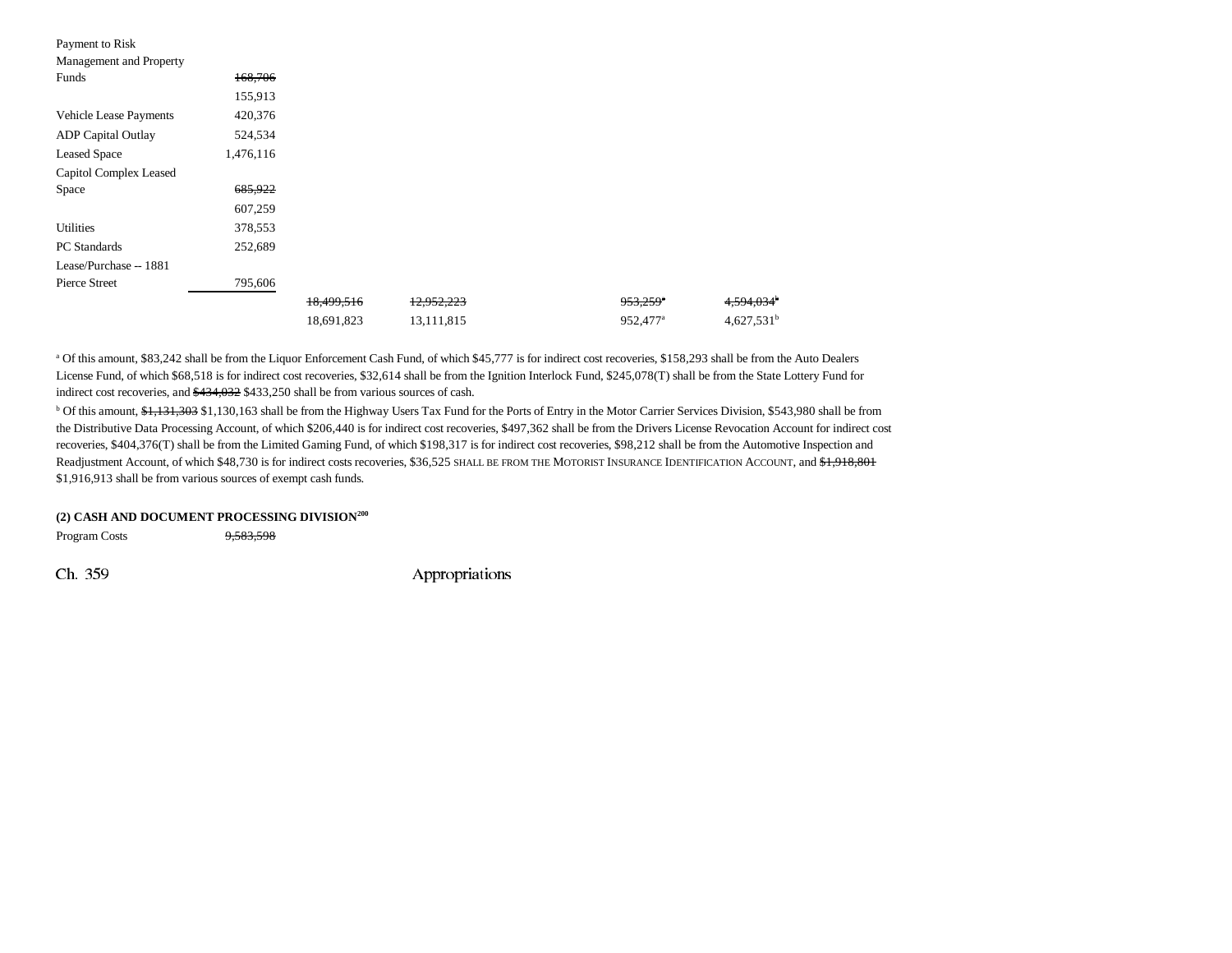|                         |                           |              | APPROPRIATION FROM            |                                                |                             |                                              |                         |
|-------------------------|---------------------------|--------------|-------------------------------|------------------------------------------------|-----------------------------|----------------------------------------------|-------------------------|
|                         | ITEM &<br><b>SUBTOTAL</b> | <b>TOTAL</b> | <b>GENERAL</b><br><b>FUND</b> | <b>GENERAL</b><br><b>FUND</b><br><b>EXEMPT</b> | <b>CASH</b><br><b>FUNDS</b> | <b>CASH</b><br><b>FUNDS</b><br><b>EXEMPT</b> | FEDERAL<br><b>FUNDS</b> |
|                         | \$                        | \$           | \$                            | \$                                             | \$                          | \$                                           | \$                      |
|                         |                           |              |                               |                                                |                             |                                              |                         |
|                         | 9,810,359                 |              |                               |                                                |                             |                                              |                         |
|                         | $(146.9$ FTE)             |              |                               |                                                |                             |                                              |                         |
| Call Center Enhancement | 505,858                   |              |                               |                                                |                             |                                              |                         |
| Lease/Purchase--Phone   |                           |              |                               |                                                |                             |                                              |                         |
| System                  | 77,714                    |              |                               |                                                |                             |                                              |                         |
|                         |                           | 10,167,170   | 8,979,201                     |                                                | $287,350^{\circ}$           | $900,619$ <sup>b</sup>                       |                         |
|                         |                           | 10,393,931   | 9,121,274                     |                                                |                             | 985,307 <sup>b</sup>                         |                         |

a Of this amount, \$145,921 shall be from the Trade Name Registration Fund for indirect cost recoveries, \$101,410 shall be from the Auto Dealers License Fund for indirect cost recoveries, \$5,634 shall be from the Aviation Fund for indirect cost recoveries, \$9,063 shall be from the Waste Tire Disposal Fund for indirect cost recoveries, \$5,132(T) shall be from the State Lottery Fund for indirect cost recoveries, \$1,354 shall be from the Tax Lien Certification Fund for indirect cost recoveries, and \$18,836 shall be from the Liquor Enforcement Cash Fund for indirect cost recoveries.

<sup>b</sup> Of this amount, \$35,999 shall be from the Highway Users Tax Fund for indirect cost recoveries, \$681,293 \$765,981 shall be from the Distributive Data Processing Account for indirect cost recoveries, \$62,847 shall be from the Automotive Inspection and Readjustment Account for indirect cost recoveries, \$86,066(T) shall be from the Limited Gaming Fund for indirect cost recoveries, \$10,771 shall be from the Drivers License Revocation Account for indirect cost recoveries, and \$23,643 shall be from the Outstanding Judgements and Warrants Account for indirect cost recoveries.

**(3) INFORMATION TECHNOLOGY DIVISION201, 202,**

**202a**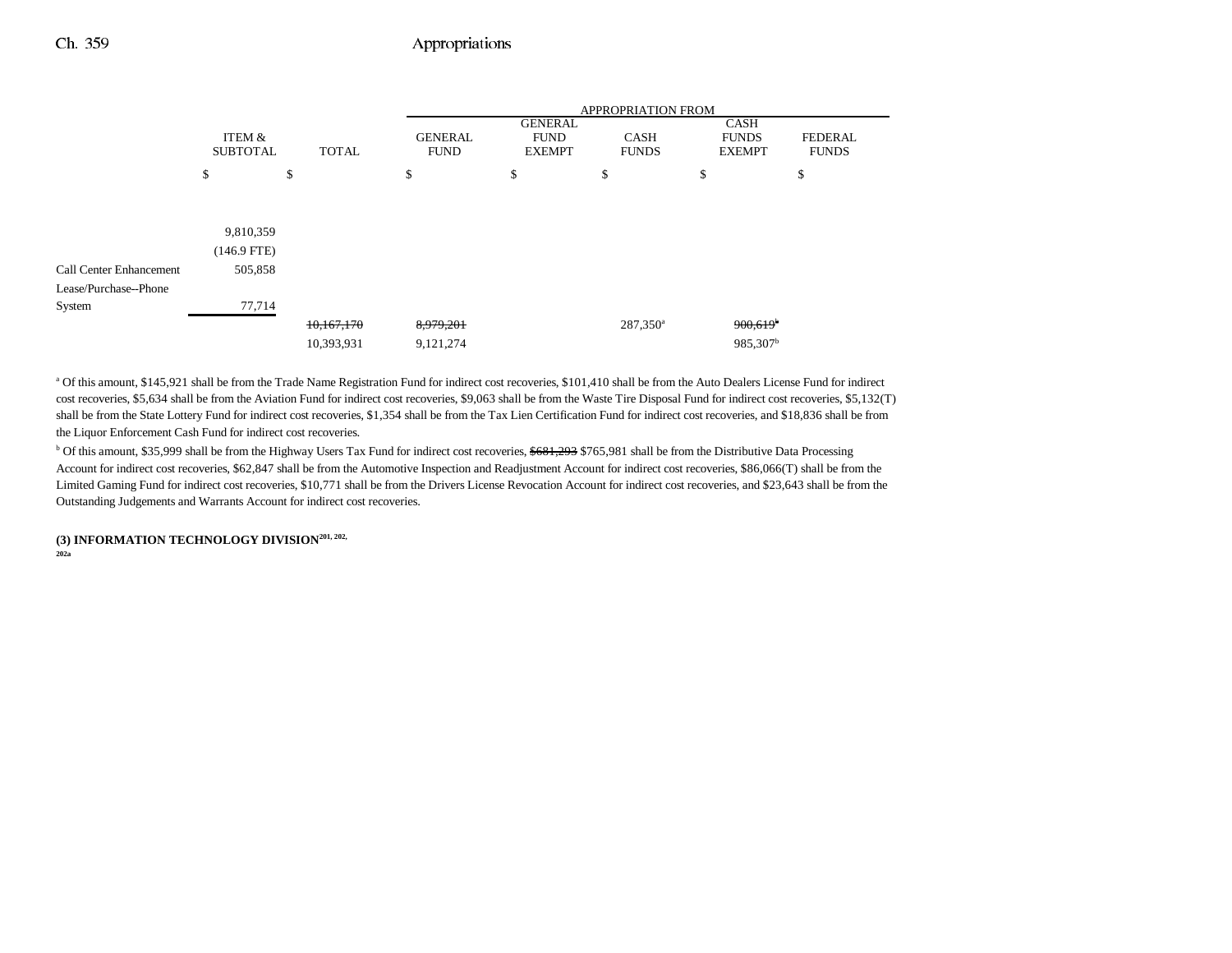| Program Costs                    | 8,163,998          |            |           |                      |                      |
|----------------------------------|--------------------|------------|-----------|----------------------|----------------------|
|                                  | $(91.7$ FTE)       |            |           |                      |                      |
| Year 2000 Projects <sup>64</sup> |                    |            |           |                      |                      |
| PROJECTS <sup>64, 202b</sup>     | <del>941.113</del> |            |           |                      |                      |
|                                  | 2,396,028          |            |           |                      |                      |
|                                  |                    | 9,105,111  | 8,032,513 | 155,979 <sup>a</sup> | 916,619 <sup>b</sup> |
|                                  |                    | 10,560,026 | 9,487,428 |                      |                      |

a Of this amount, \$31,604 shall be from the Trade Name Registration Fund for indirect cost recoveries, \$28,313 shall be from the Auto Dealers License Fund for indirect cost recoveries, \$4,557 shall be from the Aviation Fund for indirect cost recoveries, \$1,626 shall be from the Waste Tire Disposal Fund for indirect cost recoveries, \$33,964 shall be from the Liquor Enforcement Cash Fund for indirect cost recoveries, \$54,601(T) shall be from the State Lottery Fund for indirect cost recoveries, and \$1,314 shall be from the Colorado Municipal League.

b Of this amount, \$281,119 shall be from the Distributive Data Processing Account for indirect cost recoveries, \$23,596 shall be from the Automotive Inspection and Readjustment Account for indirect cost recoveries, \$102,641 shall be from the Drivers License Revocation Account for indirect cost recoveries, \$1,935(T) shall be from the Debt Collection Account for indirect cost recoveries, \$483,670(T) shall be from the Limited Gaming Fund for indirect cost recoveries, and \$23,658 shall be from the Outstanding Judgements and Warrants Account for indirect cost recoveries.

# **(4) MOTOR VEHICLE DIVISION17**

| Program Costs <sup>203</sup> | 17,438,597       |            |                          |                     |                           |
|------------------------------|------------------|------------|--------------------------|---------------------|---------------------------|
|                              | 17,402,072       |            |                          |                     |                           |
|                              | $(394.6$ FTE $)$ |            |                          |                     |                           |
|                              | $(396.6$ FTE)    |            |                          |                     |                           |
| Drivers License              |                  |            |                          |                     |                           |
| Documents                    | 892,731          |            |                          |                     |                           |
|                              | 914,374          |            |                          |                     |                           |
| License Plate Ordering       | 5,216,960        |            |                          |                     |                           |
|                              |                  | 23,548,288 | 10.925.070<br>17,835,070 | 59,921 <sup>a</sup> | 2.652.0076<br>J, 0 J, 2 J |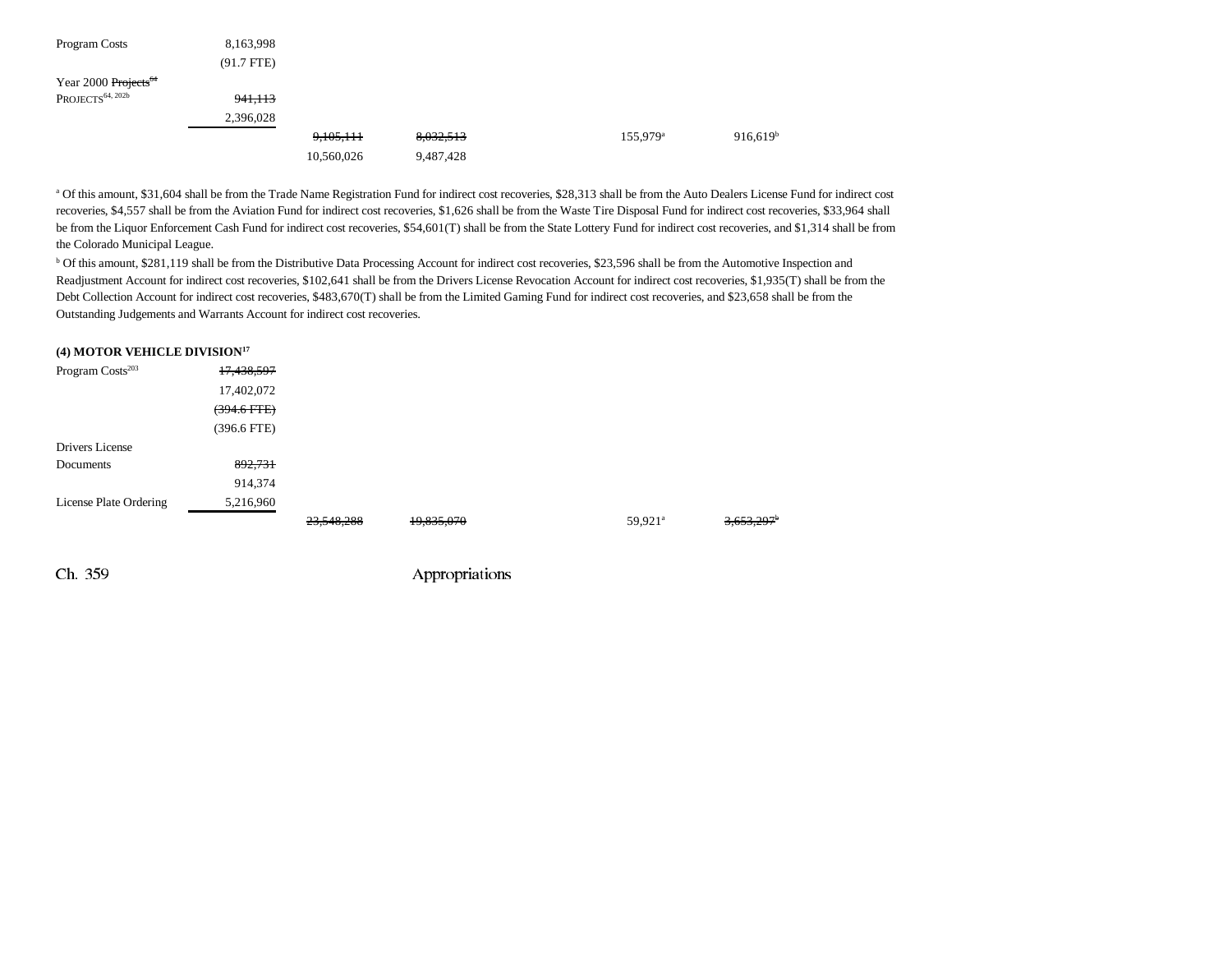|                 |              |                | <b>APPROPRIATION FROM</b> |              |                          |                |  |  |
|-----------------|--------------|----------------|---------------------------|--------------|--------------------------|----------------|--|--|
|                 |              |                | <b>GENERAL</b>            |              | <b>CASH</b>              |                |  |  |
| ITEM &          |              | <b>GENERAL</b> | <b>FUND</b>               | <b>CASH</b>  | <b>FUNDS</b>             | <b>FEDERAL</b> |  |  |
| <b>SUBTOTAL</b> | <b>TOTAL</b> | <b>FUND</b>    | <b>EXEMPT</b>             | <b>FUNDS</b> | <b>EXEMPT</b>            | <b>FUNDS</b>   |  |  |
| \$              | \$           | S              | \$                        | \$           | S                        | P              |  |  |
|                 |              |                |                           |              |                          |                |  |  |
|                 |              |                |                           |              |                          |                |  |  |
|                 |              |                |                           |              |                          |                |  |  |
|                 | 23,533,406   | 19,856,713     |                           |              | $3,616,772$ <sup>b</sup> |                |  |  |

a Of this amount, \$57,514 shall be from the Auto Dealers License Fund for indirect cost recoveries, and \$2,407 shall be from the Ignition Interlock Fund. <sup>b</sup> Of this amount, \$3,110,500 \$3,073,975 shall be from the Motorist Insurance Identification Account, \$267,362 shall be from the Distributive Data Processing Account for indirect cost recoveries, \$84,512 shall be from the Drivers License Revocation Account for indirect cost recoveries, \$102,374 shall be from fees collected pursuant to Section 42-2-107(5)(c), C.R.S. for indirect cost recoveries, \$41,541 shall be from the Automotive Inspection and Readjustment Account for indirect cost recoveries, and \$47,008 shall be from the Penalty Assessment Account for indirect cost recoveries.

| (5) MOTOR CARRIER SERVICES DIVISION |                       |           |                    |                  |                          |
|-------------------------------------|-----------------------|-----------|--------------------|------------------|--------------------------|
| Program Costs                       | 6, 714, 847           |           |                    |                  |                          |
|                                     | 6,738,287             |           |                    |                  |                          |
|                                     | $(145.0 \text{ FTE})$ |           |                    |                  |                          |
| Controlled Maintenance -            |                       |           |                    |                  |                          |
| <b>Fixed and Mobile Ports</b>       | 55,335                |           |                    |                  |                          |
|                                     |                       | 6,770,182 | <del>633,468</del> | $25.377^{\circ}$ | $6,111,337$ <sup>b</sup> |
|                                     |                       | 6,793,622 | 656.908            |                  |                          |

<sup>a</sup> This amount shall be from the Aviation Fund for indirect cost recoveries.

<sup>b</sup> This amount shall be from the Highway Users Tax Fund.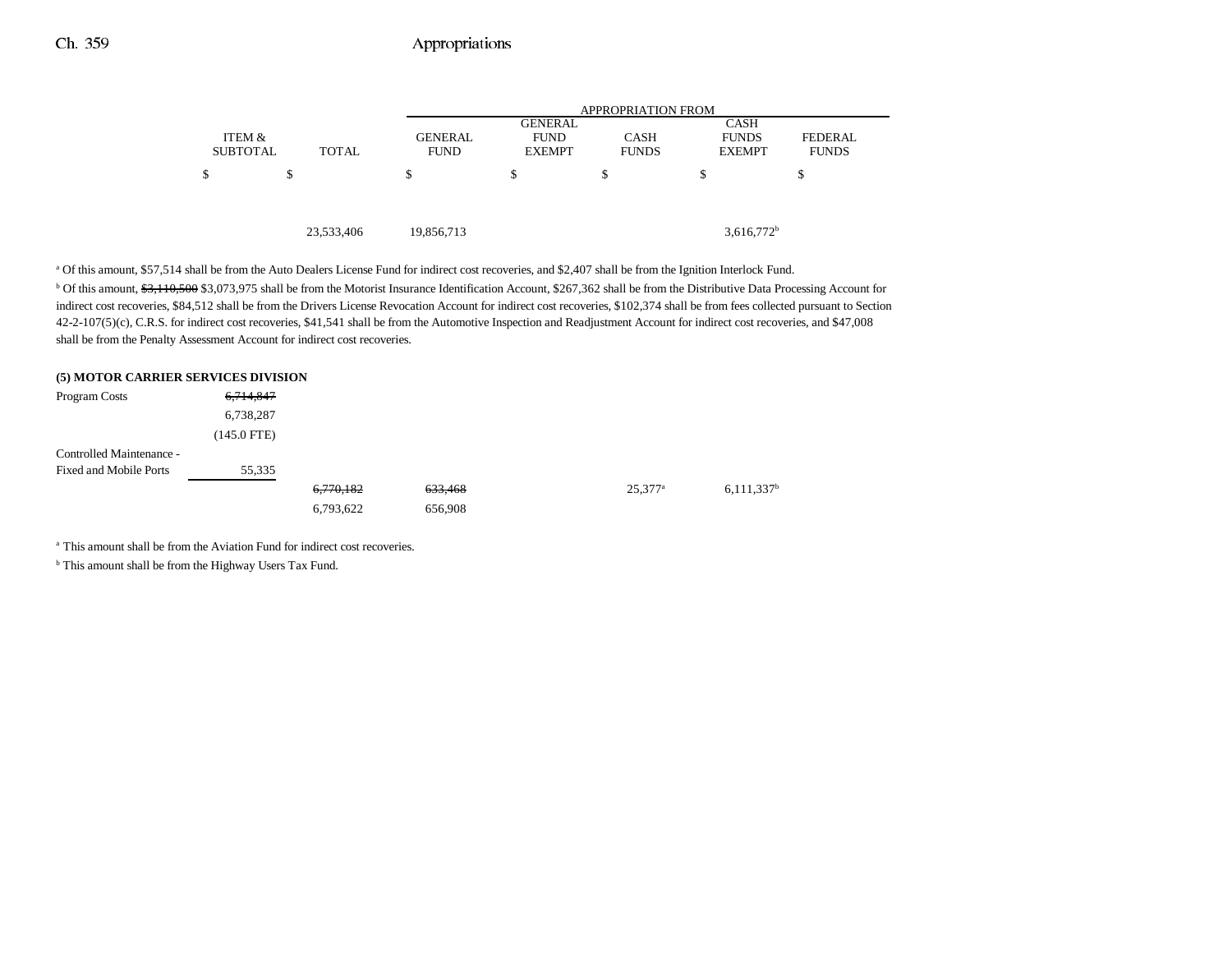| (6) SPECIAL PURPOSE                      |                                                                                            |                                                                                                                              |
|------------------------------------------|--------------------------------------------------------------------------------------------|------------------------------------------------------------------------------------------------------------------------------|
| (A) Vehicle Emissions                    |                                                                                            |                                                                                                                              |
| Program Costs                            | 1,063,601                                                                                  | $1,063,601$ <sup>a</sup>                                                                                                     |
|                                          | 1,039,210                                                                                  | 1,039,210 <sup>a</sup>                                                                                                       |
|                                          |                                                                                            | $(16.5$ FTE)                                                                                                                 |
|                                          |                                                                                            |                                                                                                                              |
|                                          | <sup>a</sup> This amount shall be from the Automobile Inspection and Readjustment Account. |                                                                                                                              |
| (B) Motor Vehicle Dealer Licensing Board |                                                                                            |                                                                                                                              |
| Program Costs                            | 1,265,950                                                                                  | $1,265,950$ <sup>*</sup>                                                                                                     |
|                                          | 1,229,809                                                                                  | 1,229,809 <sup>a</sup>                                                                                                       |
|                                          |                                                                                            | $(23.2$ FTE)                                                                                                                 |
|                                          |                                                                                            |                                                                                                                              |
|                                          | <sup>a</sup> This amount shall be from the Auto Dealers License Fund.                      |                                                                                                                              |
| (C) Traffic Safety                       |                                                                                            |                                                                                                                              |
| Program                                  | 100,000                                                                                    | $100,000(T)^a$                                                                                                               |
|                                          |                                                                                            |                                                                                                                              |
|                                          |                                                                                            | a This amount shall be from federal funds appropriated in the Office of Transportation Safety, Department of Transportation. |
|                                          |                                                                                            |                                                                                                                              |
| (D) Data Processing Services             |                                                                                            |                                                                                                                              |
| Distributive Data                        |                                                                                            |                                                                                                                              |
| Processing                               | 5,181,011                                                                                  |                                                                                                                              |
|                                          | $(31.5$ FTE)                                                                               |                                                                                                                              |
| Titles                                   | 1,407,730                                                                                  |                                                                                                                              |
|                                          | $(42.4$ FTE)                                                                               |                                                                                                                              |
| Ch. 359                                  |                                                                                            | Appropriations                                                                                                               |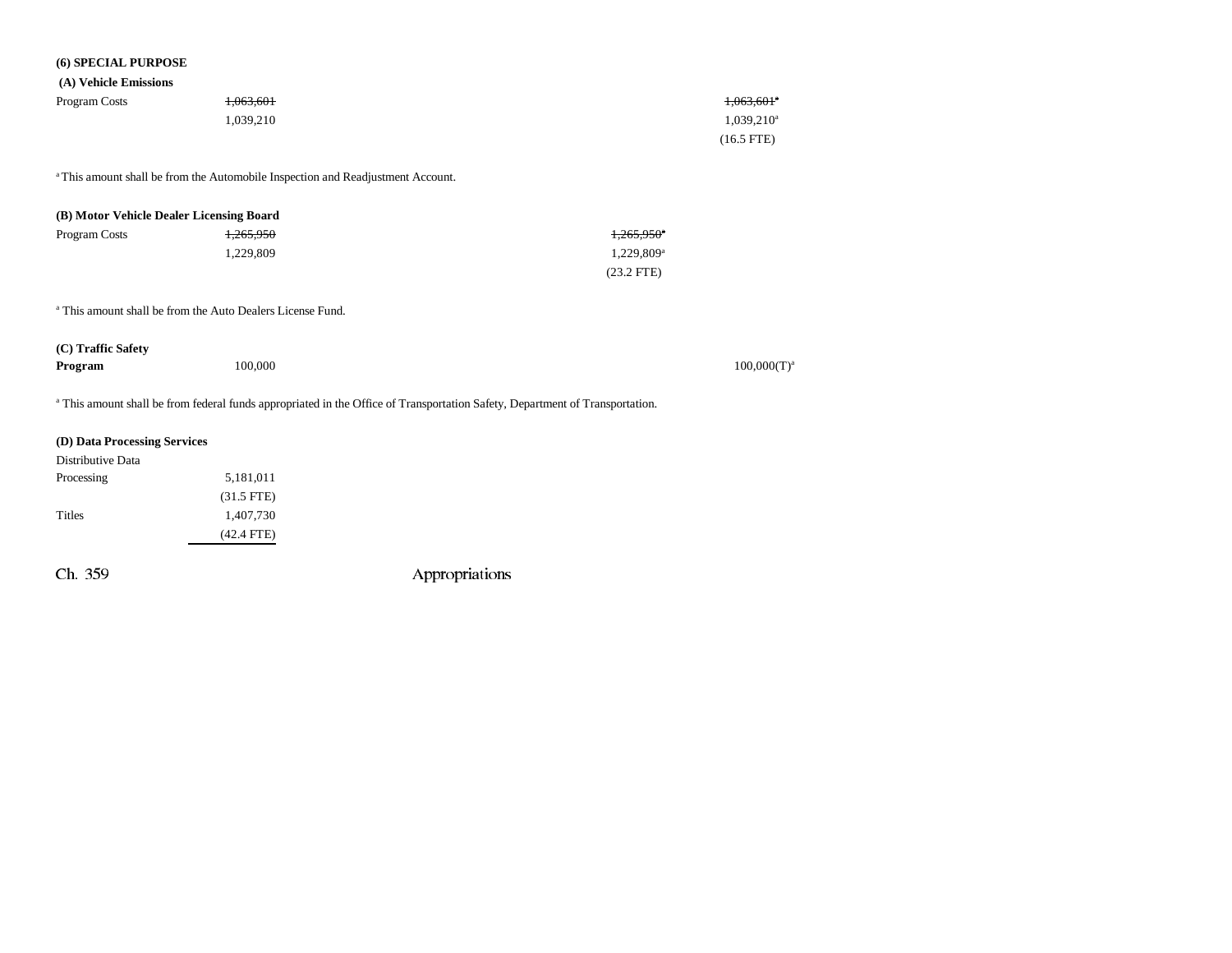|        | <b>APPROPRIATION FROM</b>     |                              |                             |                               |  |  |
|--------|-------------------------------|------------------------------|-----------------------------|-------------------------------|--|--|
|        | <b>GENERAL</b>                |                              | <b>CASH</b>                 |                               |  |  |
|        |                               |                              |                             | <b>FEDERAL</b>                |  |  |
|        |                               |                              |                             | <b>FUNDS</b>                  |  |  |
| \$     | \$                            | S                            |                             | Φ                             |  |  |
|        |                               |                              |                             |                               |  |  |
|        |                               |                              |                             |                               |  |  |
| 35,700 |                               | $36,445^{\rm a}$             | $6,516,596^b$               |                               |  |  |
|        | <b>GENERAL</b><br><b>FUND</b> | <b>FUND</b><br><b>EXEMPT</b> | <b>CASH</b><br><b>FUNDS</b> | <b>FUNDS</b><br><b>EXEMPT</b> |  |  |

a This amount is from the Auto Dealers License Fund.

<sup>b</sup> Of this amount, \$5,854,706 shall be from the Distributive Data Processing Account, \$386,360 shall be from the Central Indexing Fund, \$19,120 shall be from the Automobile Inspection and Readjustment Account, and \$256,410(T) shall be from the Department of State.

| (E) Motor Carrier<br><b>Safety Assistance</b><br>Program                    | 292,123 |                                 | 292,123<br>$(8.5$ FTE $)$ |  |  |  |
|-----------------------------------------------------------------------------|---------|---------------------------------|---------------------------|--|--|--|
| (F) Hazardous Materials<br><b>Permitting Program</b>                        | 143,593 | $143,593(T)^{a}$<br>$(4.0$ FTE) |                           |  |  |  |
| <sup>a</sup> This amount shall be from the Hazardous Materials Safety Fund. |         |                                 |                           |  |  |  |
| (G) Mineral Audit<br>Program                                                | 563,834 | $43,322(T)^a$                   | 520,512 <sup>b</sup>      |  |  |  |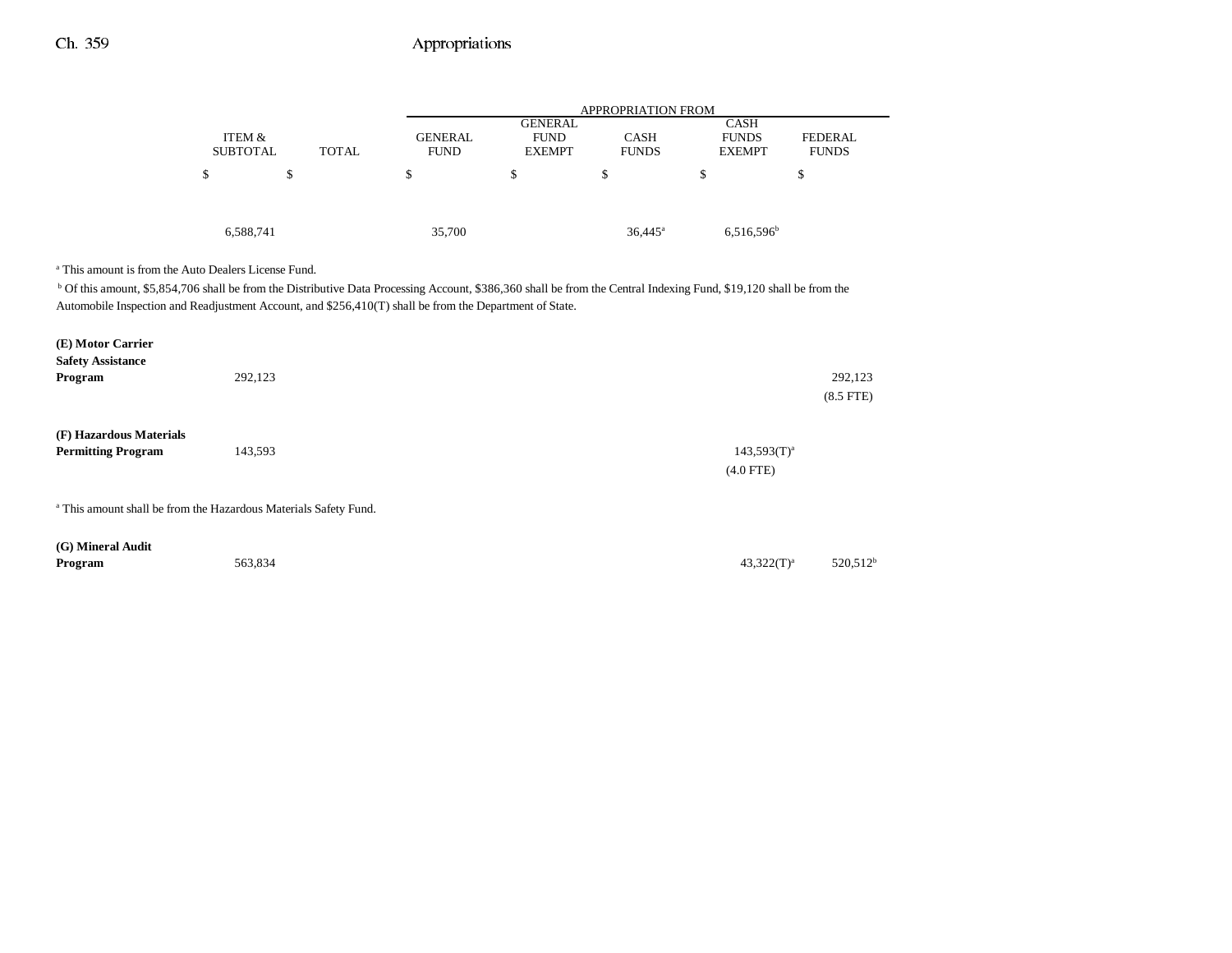#### (10.0 FTE)

a Of this amount, \$1,546 shall be from the Oil and Gas Conservation Fund and \$41,776 shall be from the State Land Board Administration Fund. <sup>b</sup> Included in this amount is \$77,021 in indirect cost recoveries.

#### **(H) Cigarette Tax Rebate**

16,800,000 16,800,000<sup>a</sup>

<sup>a</sup> For purposes of complying with the limitation on state fiscal year spending imposed by Article X, Section 20 of the State Constitution these moneys are included for informational purposes as they are continuously appropriated by a permanent statute or constitutional provision and, therefore, are not subject to the limitation of General Fund appropriations as set forth in Section 24-75-201.1 (1)(a)(III)(C), C.R.S.

| (I) Old Age Heat and         |            |                         |
|------------------------------|------------|-------------------------|
| <b>Fuel and Property Tax</b> |            |                         |
| <b>Assistance Grant</b>      | 11,800,000 | 11,800,000 <sup>a</sup> |

<sup>a</sup> For purposes of complying with the limitation on state fiscal year spending imposed by Article X, Section 20 of the State Constitution these moneys are included for informational purposes as they are continuously appropriated by a permanent statute or constitutional provision and, therefore, are not subject to the limitation of General Fund appropriations as set forth in Section 24-75-201.1, (III), (C), C.R.S.

#### 38,617,842

38,557,310

#### **(7) TAXATION AND COMPLIANCE DIVISION**

| Program Costs | 11.866.569  | 11.786.666 | $2,882^{\rm a}$ | $77,021(T)^{b}$ |
|---------------|-------------|------------|-----------------|-----------------|
|               | (207.7 FTE) |            |                 |                 |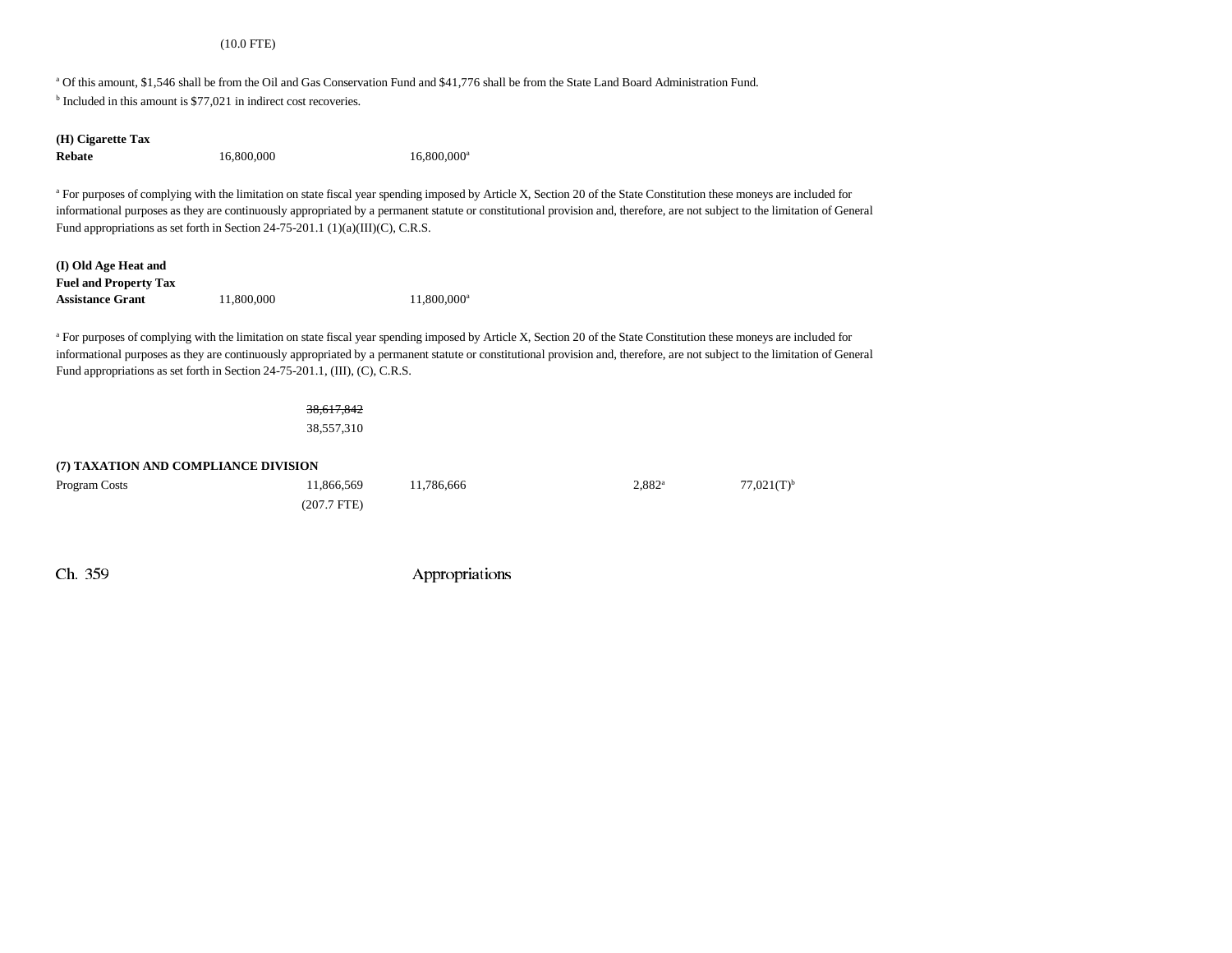|                 |       | APPROPRIATION FROM |               |              |               |                |  |  |  |
|-----------------|-------|--------------------|---------------|--------------|---------------|----------------|--|--|--|
|                 |       |                    | GENERAL.      |              | CASH          |                |  |  |  |
| ITEM &          |       | <b>GENERAL</b>     | <b>FUND</b>   | CASH         | <b>FUNDS</b>  | <b>FEDERAL</b> |  |  |  |
| <b>SUBTOTAL</b> | TOTAL | <b>FUND</b>        | <b>EXEMPT</b> | <b>FUNDS</b> | <b>EXEMPT</b> | <b>FUNDS</b>   |  |  |  |
|                 |       |                    |               |              |               |                |  |  |  |
|                 |       |                    |               |              |               |                |  |  |  |

a This amount shall be from the Aviation Fund for indirect cost recoveries.

b This amount shall be from the Mineral Audit Program for indirect cost recoveries.

## **(8) TAXPAYER SERVICE DIVISION200**

| Program Costs | 4.167.888  | 3.906.618 | 252.938 <sup>a</sup> | $8,332(T)^{b}$ |
|---------------|------------|-----------|----------------------|----------------|
|               | (78.4 FTE) |           |                      |                |

a Of this amount, \$246,223 shall be from the Trade Name Registration Fund for indirect cost recoveries, \$1,386 shall be from the Waste Tire Disposal Fund for indirect cost recoveries, and \$5,329 shall be from the Aviation Fund for indirect recoveries.

<sup>b</sup> This amount shall be from the Debt Collection Fund for indirect cost recoveries.

### **(9) LIQUOR ENFORCEMENT DIVISION** Personal Services andOperating Expenses 1,249,446 312,362 937,084<sup>a</sup> (20.5 FTE)

a This amount shall be from the Liquor Enforcement Cash Fund.

**(10) STATE LOTTERY DIVISION DIVISION203a**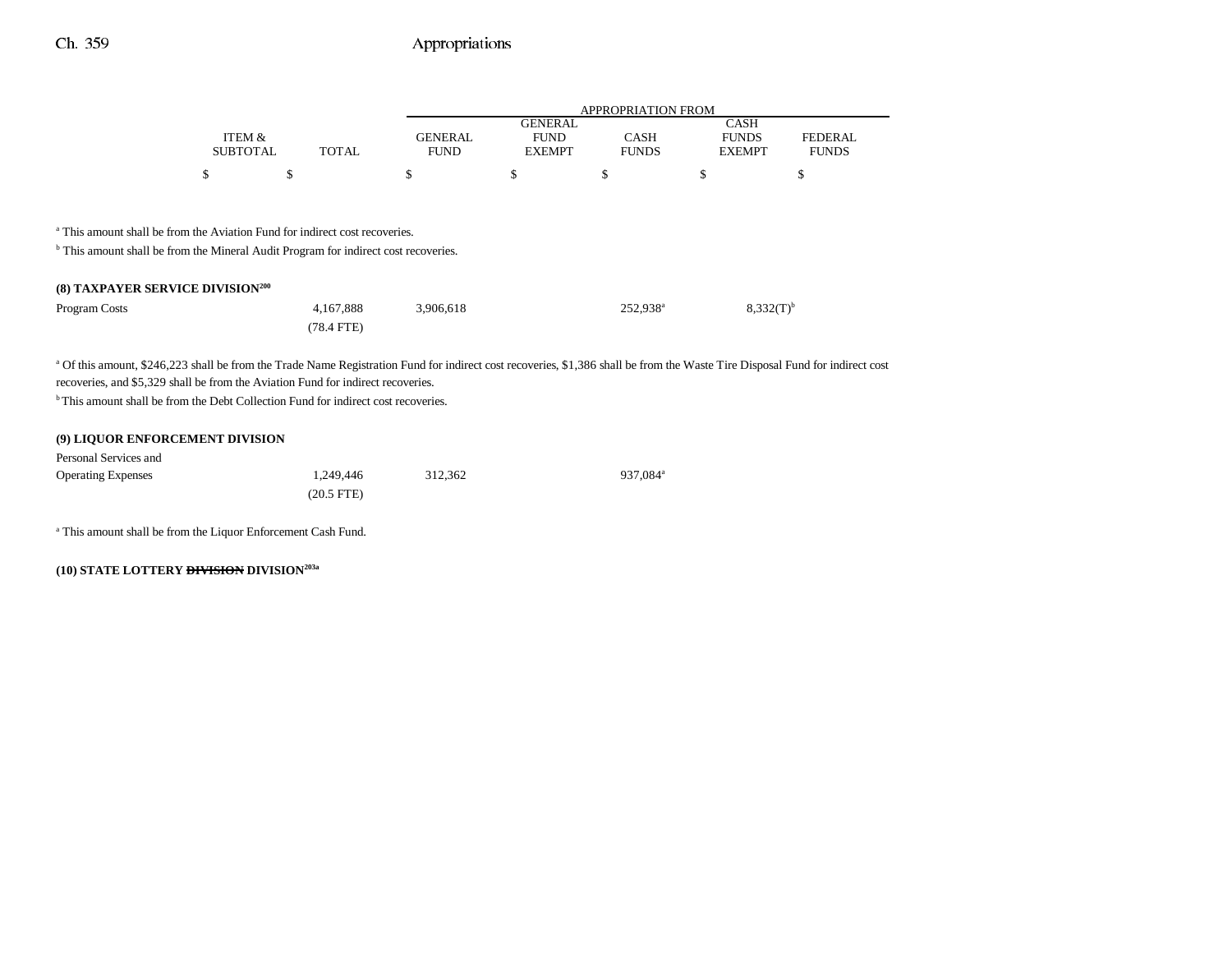| <b>Fixed Costs</b>                   | 10,057,407       |                        |  |
|--------------------------------------|------------------|------------------------|--|
|                                      | $(128.0$ FTE $)$ |                        |  |
| Travel                               | 139,111          |                        |  |
| <b>Leased Space</b>                  | 446,293          |                        |  |
| Capitol Complex Leased               |                  |                        |  |
| Space                                | 5,546            |                        |  |
|                                      | 4,853            |                        |  |
| Capital Outlay                       | 24,411           |                        |  |
| <b>Indirect Cost Assessment</b>      | 304,811          |                        |  |
| Marketing and                        |                  |                        |  |
| Communications                       | 9,160,532        |                        |  |
| Vendor Fees                          | 8,632,560        |                        |  |
|                                      | 8,135,861        |                        |  |
| Prizes                               | 215,000,000      |                        |  |
|                                      | 241,354,411      |                        |  |
| Retailer Compensation <sup>204</sup> | 27,362,700       |                        |  |
|                                      | 28,852,632       |                        |  |
| <b>Ticket Costs</b>                  | 4,109,525        |                        |  |
|                                      | 4,327,577        |                        |  |
|                                      |                  | <del>275,242,896</del> |  |
|                                      |                  | 302,807,899            |  |
|                                      |                  |                        |  |

a This amount shall be from the State Lottery Fund.

### **(11) LIMITED GAMING DIVISION**

| Program Costs | 21.750.175 | 21.750.175 <sup>*</sup> |                        |
|---------------|------------|-------------------------|------------------------|
|               | 23,754,150 | 23,658,100 <sup>a</sup> | 96,050(L) <sup>b</sup> |

Ch. 359 Appropriations

275,242,896\* 302,807,899<sup>a</sup>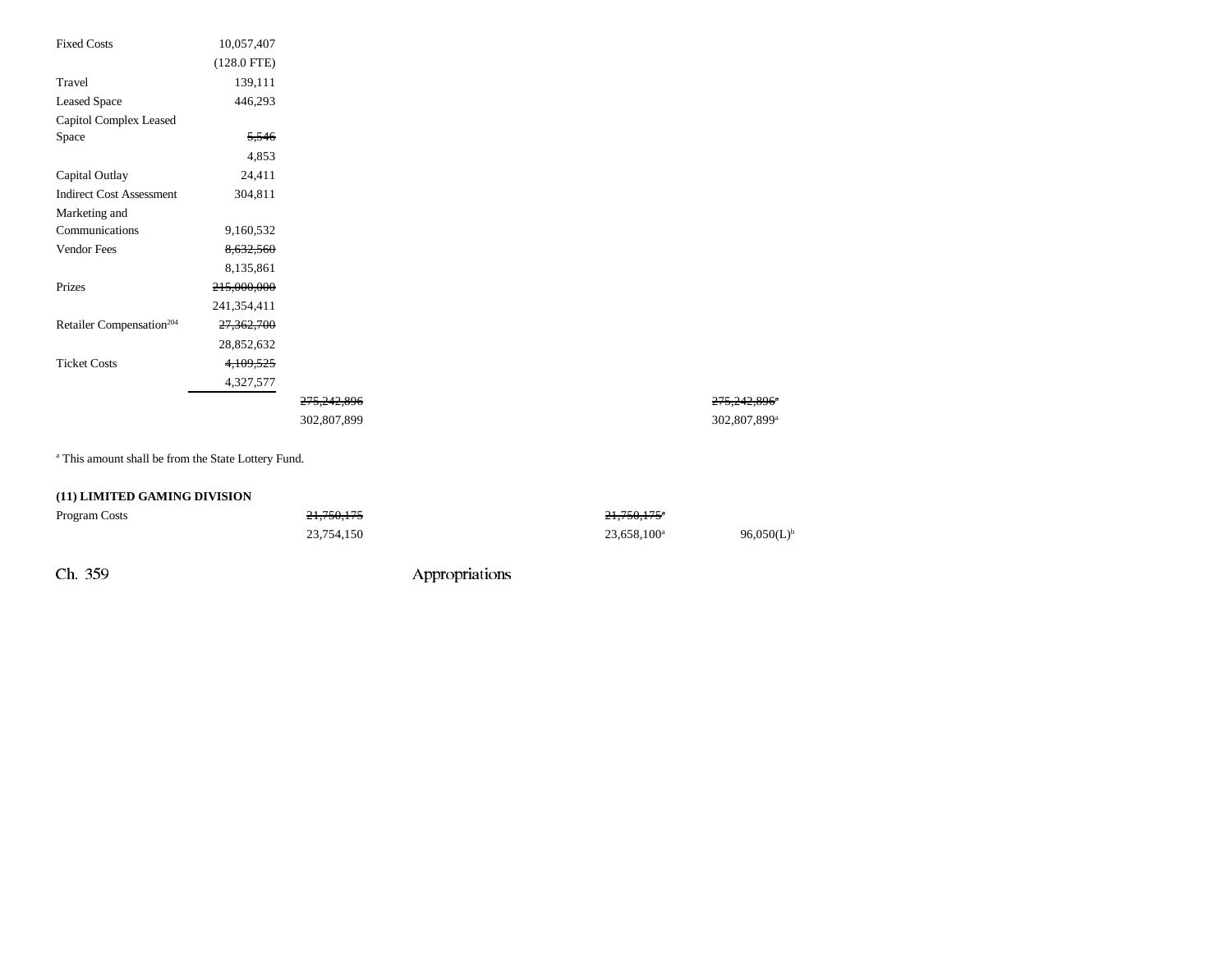|                 |       |                | APPROPRIATION FROM |              |               |              |  |  |  |  |
|-----------------|-------|----------------|--------------------|--------------|---------------|--------------|--|--|--|--|
|                 |       |                | CASH<br>GENERAL    |              |               |              |  |  |  |  |
| ITEM &          |       | <b>GENERAL</b> | <b>FUND</b>        | CASH         | <b>FUNDS</b>  | FEDERAL.     |  |  |  |  |
| <b>SUBTOTAL</b> | TOTAL | FUND           | <b>EXEMPT</b>      | <b>FUNDS</b> | <b>EXEMPT</b> | <b>FUNDS</b> |  |  |  |  |
| \$              |       |                |                    |              |               |              |  |  |  |  |

### (73.5 FTE)

<sup>a</sup> This amount shall be from the Limited Gaming Fund. For purposes of complying with the limitation on state fiscal year spending imposed by Article X, Section 20 of the State Constitution these moneys are included for informational purposes as they are continuously appropriated by a permanent statute or constitutional provision. <sup>b</sup> This amount shall be from local funds.

#### **(12) DIVISION OF RACING EVENTS**

| Program Costs                         | 2,368,255              |           |           |                   |
|---------------------------------------|------------------------|-----------|-----------|-------------------|
|                                       | $(37.2$ FTE)           |           |           |                   |
| <b>Racetrack Applications</b>         | 25,000                 |           |           |                   |
| <b>Purses and Breeders</b>            | $900,000$ <sup>a</sup> |           |           |                   |
| Fair Circuit Race Days <sup>205</sup> | 98,780                 |           |           |                   |
|                                       | 49,390                 |           |           |                   |
|                                       | $(1.3 FFE)$            |           |           |                   |
|                                       | $(0.6$ FTE $)$         |           |           |                   |
|                                       |                        | 3,392,035 | 2,467,035 | $925,000^{\rm b}$ |
|                                       |                        | 3,342,645 | 2,417,645 |                   |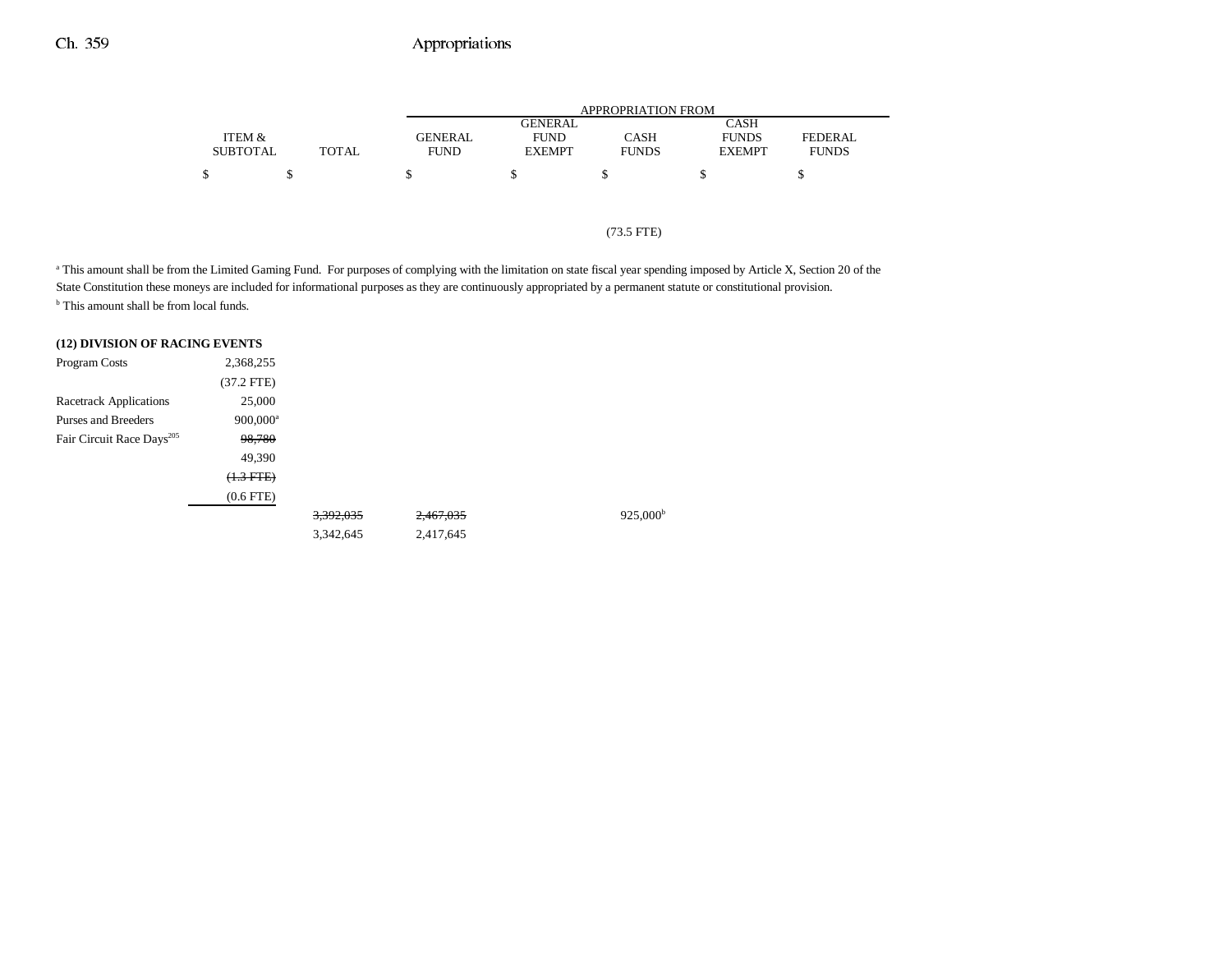<sup>a</sup> For purposes of complying with the limitation on state fiscal year spending imposed by Article X, Section 20 of the State Constitution these moneys are included for informational purposes as they are continuously appropriated by a permanent statute or constitutional provision, pursuant to Section 12-60-704, C.R.S.

b Of this amount, \$25,000 shall be from racetrack applications and \$900,000 shall be from racing tax revenues for the Supplemental Purses and Breeders Awards program.

| <b>TOTALS PART XIX</b>  |               |                            |                       |                            |           |
|-------------------------|---------------|----------------------------|-----------------------|----------------------------|-----------|
| $(REVENUE)^{4, 5, 206}$ | \$424,377,118 | \$97,540,856 <sup>a</sup>  | \$26,652,360          | \$299,371,267 <sup>b</sup> | \$812,635 |
|                         | \$455,718,715 | $$99,293,129$ <sup>a</sup> | $$28,523,362^{\circ}$ | \$327,089,589 <sup>b</sup> |           |

a Of this amount, \$28,600,000 is included as information for purposes of complying with the limitation on state fiscal year spending imposed by Article X, Section 20 of the State Constitution. As this amount is continuously appropriated by a permanent statute or constitutional provision it is not subject to the limitation of General Fund Appropriations as set forth in Section 24-75-201.1, C.R.S.

<sup>b</sup> Of this amount, \$1,909,536 \$1,604,725 contains a (T) notation, \$96,050 CONTAINS A (L) NOTATION, and \$7,278,639 \$7,277,499 is from the Highway Users Tax Fund subject to Section 43-4-201(3)(a), C.R.S.

 $c$  Of this amount, \$304,811 contains a  $(T)$  notation.

**FOOTNOTES** -- The following statements are referenced to the numbered footnotes throughout section 2.

- 4 (Governor lined through this provision. See L. 98, p. 2193.)
- 5 All Departments, Totals -- The General Assembly requests that copies of all reports requested in other footnotes contained in this act be delivered to the Joint Budget Committee and the majority and minority leadership in each house of the General Assembly. Each principal department of the state shall produce its rules and regulations in an electronic format that is suitable for public access through electronic means. Such rules and regulations in such format shall be submitted to the Office of Legislative Legal Services for publishing on the Internet. It is the intent of the General Assembly that this be done within existing resources.
- 17 Department of Corrections, Correctional Industries; and Department of Revenue, Motor Vehicle Division -- The Department of Corrections is requested to submit to the Joint Budget Committee quarterly reports that outline the license plate production level, by type, for the preceding quarter, as well as an estimate of the next quarter's anticipated production level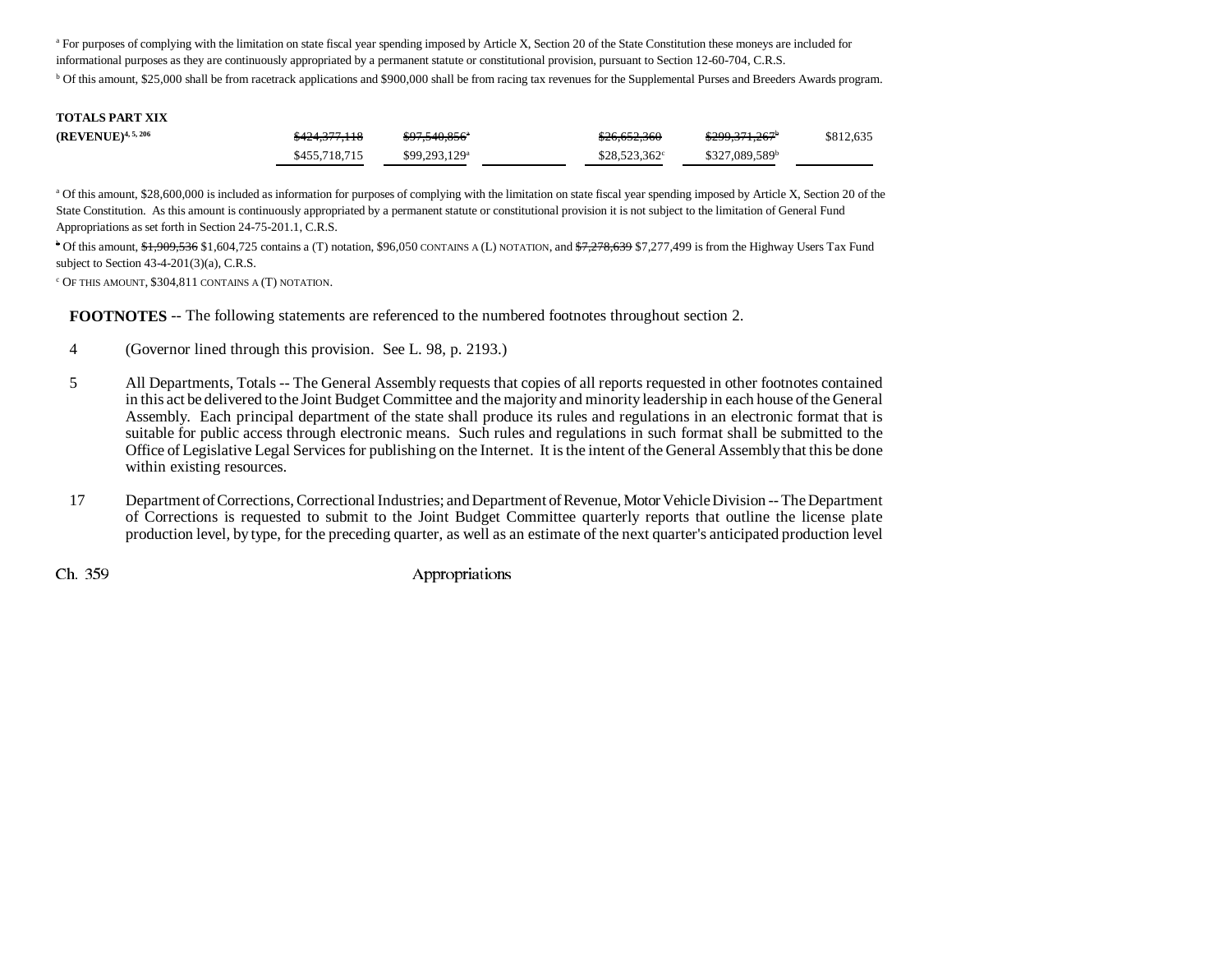|                 |       | APPROPRIATION FROM |                |              |               |              |  |  |  |
|-----------------|-------|--------------------|----------------|--------------|---------------|--------------|--|--|--|
|                 |       |                    | <b>GENERAL</b> |              | CASH          |              |  |  |  |
| ITEM &          |       | GENERAL            | <b>FUND</b>    | CASH         | <b>FUNDS</b>  | FEDERAL      |  |  |  |
| <b>SUBTOTAL</b> | TOTAL | <b>FUND</b>        | <b>EXEMPT</b>  | <b>FUNDS</b> | <b>EXEMPT</b> | <b>FUNDS</b> |  |  |  |
|                 |       |                    |                |              |               |              |  |  |  |

as compared to actual orders received. The Department of Revenue is requested to submit to the Joint Budget Committee quarterly reports that outline the license plate inventory on hand, by county, as of the end of each quarter, as well as the estimated license plate demand of each county for the next quarter. The Department of Revenue is requested to submit to the Joint Budget Committee a quarterly report beginning September 30, 1998 detailing its progress in the development of a license plate production system that adheres to its objective of reducing the inventory levels of license plates and tabs in the counties to an amount equal to one quarter's usage by June 30, 2000.

- 64 Department of Human Services, Office of Information Technology Services, Year 2000 Projects; Department of Law, Administration, Year 2000 Projects; Department of Public Health and Environment, Information Technology Services, Year 2000 Projects; and Department of Revenue, Information Technology Division, Year 2000 Projects -- It is the intent of the General Assembly that moneys in this line be restricted by the State Controller until the Commission on Information Management has reviewed and approved the Department's Year 2000 implementation plan.
- 199 Department of Revenue, Executive Director's Office, System Design -- It is the intent of the General Assembly that the Department utilize contract labor and that no new FTE be hired for this project.
- 200 Department of Revenue, Cash and Document Processing Division; and Taxpayer Service Division -- The Department of Revenue is requested to provide to the Joint Budget Committee a strategic plan by November 1, 1998 that addresses the income tax telephone service delivery problems within the Taxpayer Service Division. This report should compare the cost alternatives in developing a new telephone system as compared to upgrading the current system, and address FTE utilization requirements for both these options.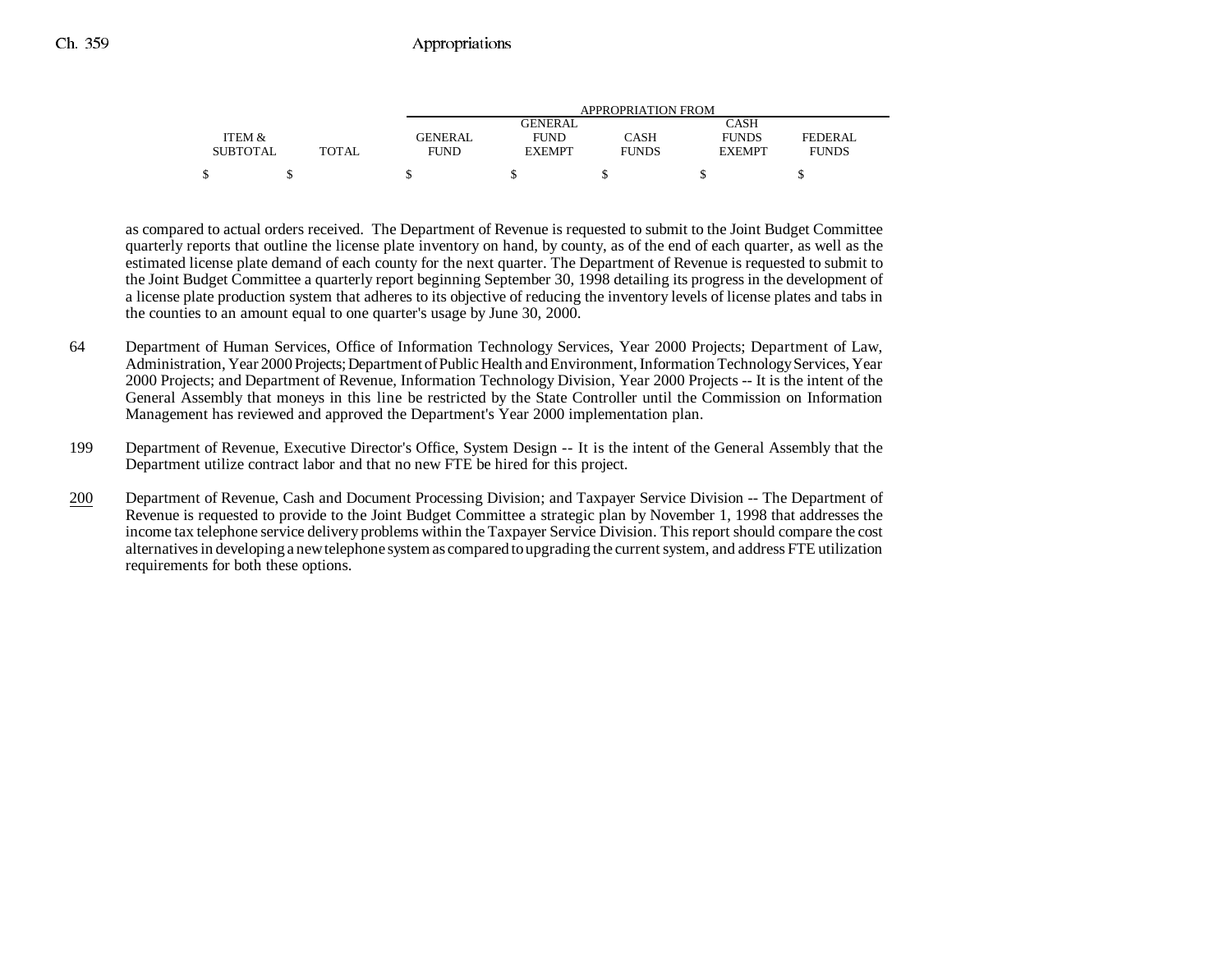- 201 Department of Revenue, Information Technology Division -- The Department of Revenue is requested to provide a zero based budgeting study on the prioritization of its programming projects by November 1, 1998, particularly those that the Department refers to as discretionary enhancements. This report should indicate the ranking of all projects, cost/benefit analysis of each project -- when appropriate, the amount of time needed to complete these projects, and the amount of FTE programmers dedicated to each project.
- 202 Department of Revenue, Information Technology Division-- It is the intent of the General Assembly that the Department submit a decision item to the Joint Budget Committee when an appropriation request reflects a 5% increase from the prior year's base appropriation for purchases of services from Computer Center-Pueblo and purchases of services from Computer Center-GGCC.
- 202a Department of Revenue, Information Technology Division -- It is the intent of the General Assembly that the Department of Revenue shall perform up to 1,000 hours of programming changes for new legislation by utilizing existing appropriations once the new income tax system becomes operational.
- 202b DEPARTMENT OF REVENUE, INFORMATION TECHNOLOGY DIVISION, YEAR 2000 PROJECTS -- IT IS THE INTENT OF THE GENERAL ASSEMBLY THAT THE DEPARTMENT BE ALLOWED TO USE ANY UNSPENT FUNDS IN THIS LINE ITEM IN THE FOLLOWING FISCAL YEAR.
- 203 Department of Revenue, Motor Vehicle Division, Program Costs -- The Department of Revenue is requested to provide a report to the Joint Budget Committee addressing the current turnover problem existing with personnel at driver license offices. The report should include a historical turnover ratio since FY 1994-95 and recommendations by the Department to address this issue.
- 203a DEPARTMENT OF REVENUE, STATE LOTTERY DIVISION -- IT IS THE INTENT OF THE GENERAL ASSEMBLY THAT THE STATE LOTTERY DIVISION SHALL DEPOSIT ALL LIQUIDATED DAMAGES INTO THE LOTTERY FUND. THE DEPARTMENT SHALL NOT RECEIVE ANY GOODS OR SERVICES IN LIEU OF AN ASSESSMENT OF LIQUIDATED DAMAGES NOR SHALL THE DEPARTMENT REQUIRE A VENDOR TO PURCHASE GOODS OR SERVICES IN LIEU OF AN ASSESSMENT OF LIQUIDATED DAMAGES.
- 204Department of Revenue, State Lottery Division, Retailer Compensation -- The Joint Budget Committee requests that the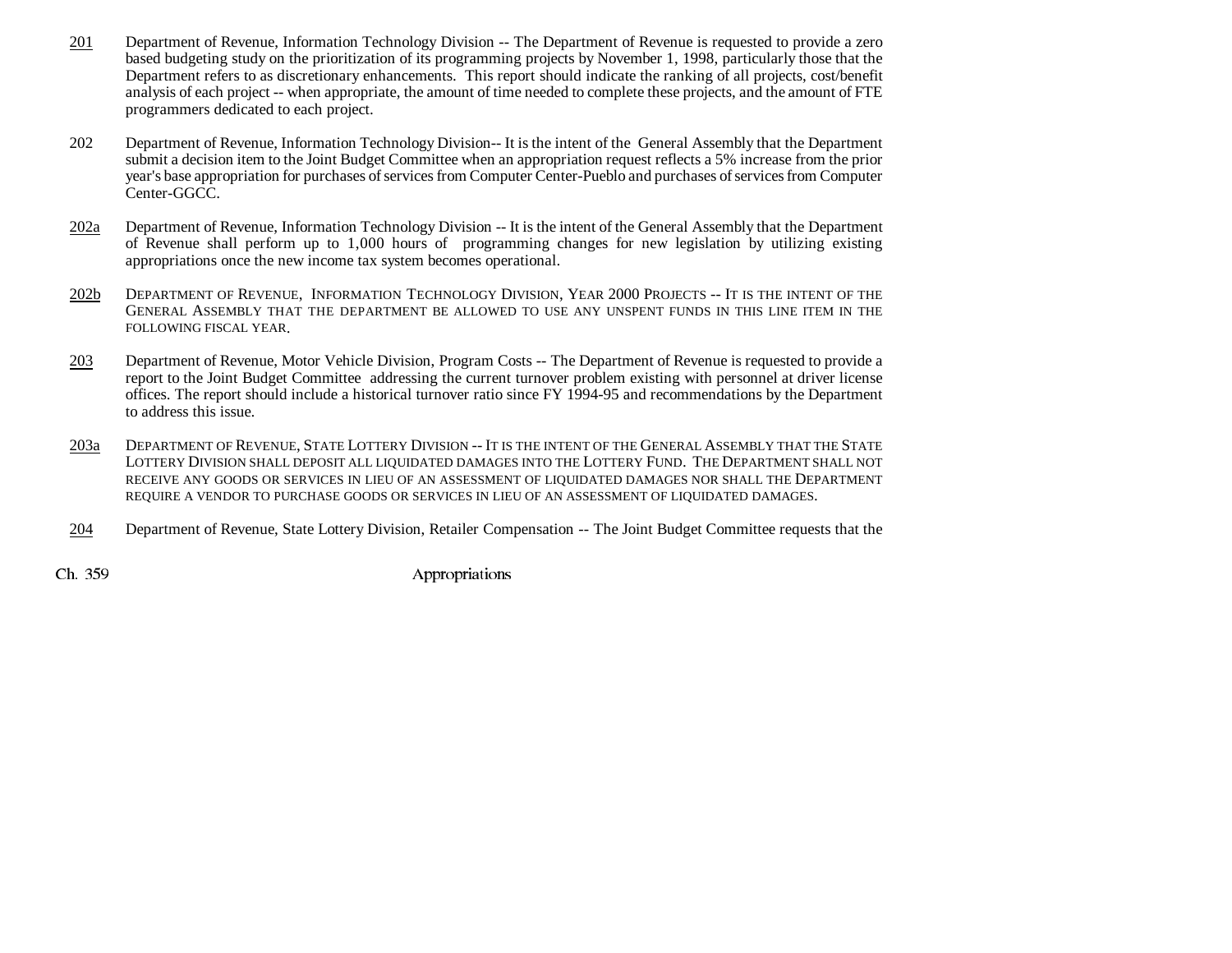|                 |              | APPROPRIATION FROM |                |              |               |              |  |  |
|-----------------|--------------|--------------------|----------------|--------------|---------------|--------------|--|--|
|                 |              |                    | <b>GENERAL</b> |              | CASH          |              |  |  |
| ITEM &          |              | <b>GENERAL</b>     | <b>FUND</b>    | CASH         | <b>FUNDS</b>  | FEDERAL      |  |  |
| <b>SUBTOTAL</b> | <b>TOTAL</b> | <b>FUND</b>        | <b>EXEMPT</b>  | <b>FUNDS</b> | <b>EXEMPT</b> | <b>FUNDS</b> |  |  |
| ሖ               |              |                    |                |              |               |              |  |  |

State Lottery Division and the State Lottery Commission notify the Joint Budget Committee of any increases in the retailer compensation fee, including any changes in the current bonus or commission compensation schedules, prior to any future contractual agreements made with retailers.

- 205 Department of Revenue, Division of Racing Events, Fair Circuit Race Days -- These funds are appropriated to support the Fair Circuit Race program. The Division may transfer these funds and FTE to the Division's Program Cost line. The Division should report the expenditures on the Fair Circuit Program to the Joint Budget Committee by November 1, 1998.
- 206 Department of Revenue, Totals -- The Department's line item appropriations have been based upon and are subject to the Memorandum of Understanding between the Department of Revenue and the Joint Budget Committee of the General Assembly, which memorandum was signed by the Executive Director of the Department and the Chairman of the Joint Budget Committee. The Memorandum of Understanding is on file at the office of the Joint Budget Committee. The intent of the Memorandum is to make the Department more cost-effective through new and continued line item consolidation in order to maximize productivity by using existing and reduced staff and funding levels to prioritize assignments and responsibly perform statutorily required functions. The Department will maintain accounting records which will delineate actual expenditures for the consolidated line items based on the FY 1988-89 appropriation line items.

**SECTION 2.** Section 3 of chapter 246, Session Laws of Colorado 1998, is amended to read:

Section 3. **Appropriation in the 1998 long bill to be adjusted.** (1) For the implementation of this act, appropriations made in the annual general appropriation act to the department of revenue, special purpose, data processing services, titles, CASH AND DOCUMENT